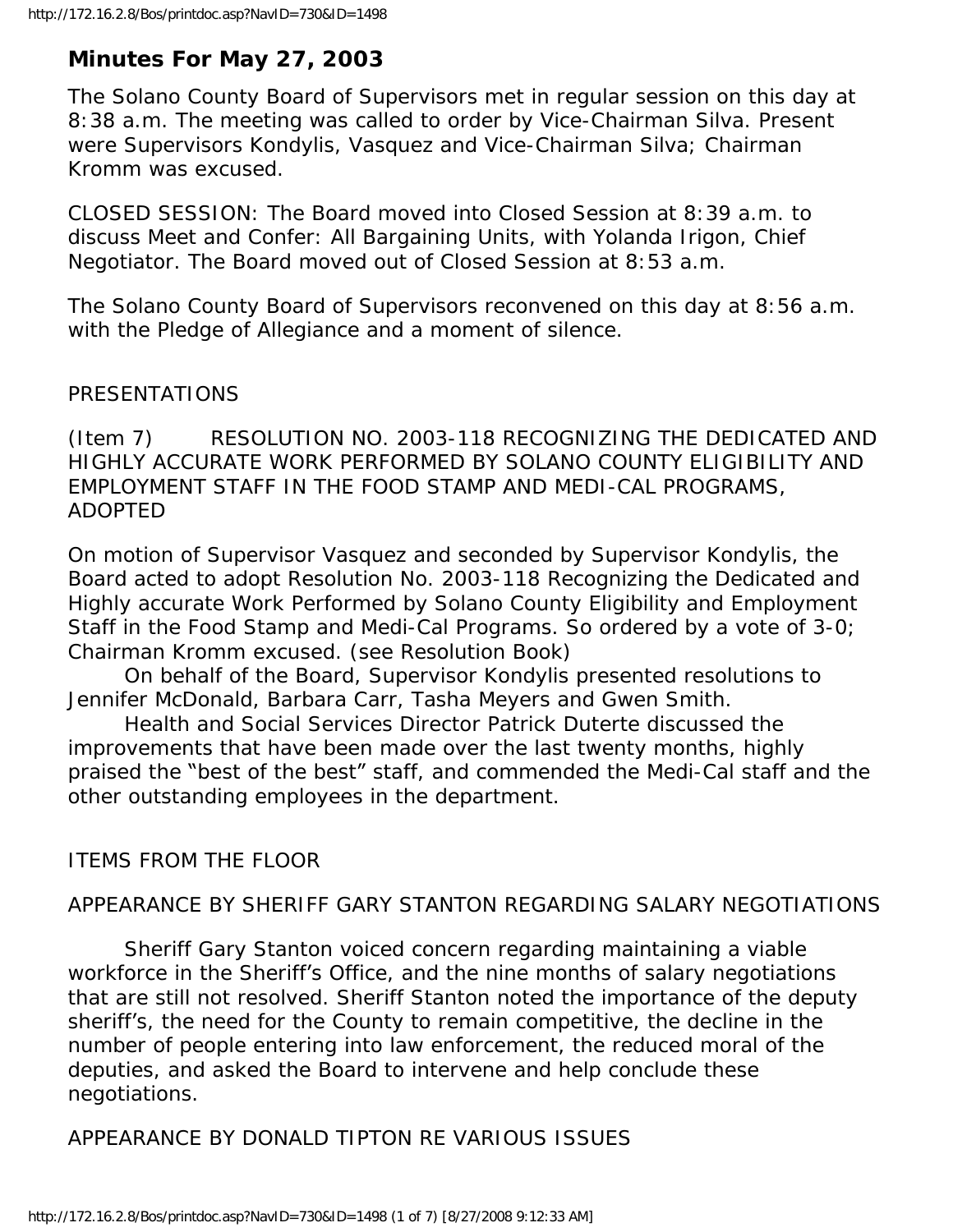Donald Tipton, Vallejo, voiced his concerns regarding inconsistent roadway easements around the County, with management of the Department of Environmental Management, with pay increases, and made suggestions on ways to decrease budgetary costs.

#### APPEARANCE BY CATHY ANN HEWITT RE VARIOUS ISSUES

 Cathy Ann Hewitt, Benicia, voiced concern regarding overpopulation and the impacts to the quality of life, endorses slow or no growth, with a speed trap on Suisun Valley Road, and noted the benefits of taking classes at Solano Community College.

#### REPORT BY SUPERVISOR VASQUEZ RE FOUTS SPRINGS YOUTH FACILITY

 Supervisor Vasquez noted at the meeting on May 22, 2003 of the Fouts Springs Youth Facility Board of Directors, the Directors voted to move forward with taking the wing previously occupied by the California Youth Authority (CYA) and to convert the wing to accommodate approximately 44 female inmates. There was a short discussion regarding the benefits this action would have on addressing the increasing female inmate population.

# PUBLIC COMMENT ON CONSENT CALENDAR

(Item 17D) Adoption of a resolution authorizing the purchase of property from William C. Robbins/Amy Robbins Warden and Smith Family Partners/ Solano County Farmlands & Open Space Foundation and a Grant of Easement from Smith Family Partners/Solano County Farmlands & Opens Space Foundation for the Suisun Valley Road Bridge construction at Suisun Creek; authorize the County Administrator to execute right-of-way contracts with the property owners

 Donald Tipton, Vallejo, voiced concern regarding the different types of measurement being used, and feels the English system of measurement should be used.

 Paul Weise, Department of Transportation, noted the transition to meters as urged by CalTrans, and with property acquisitions acres is used for the benefit of the property owners.

(Item 19) Second reading for adoption of an ordinance modifying Chapter 2A of the Solano County Code (Right to Farm), to provide notice of the Right to Farm Ordinance prior to closing of property sales

 County Counsel Dennis Bunting noted a minor language change to the ordinance making it discretionary to the title companies, and that this will allow the title companies the option of assisting the County.

#### APPROVAL OF AGENDA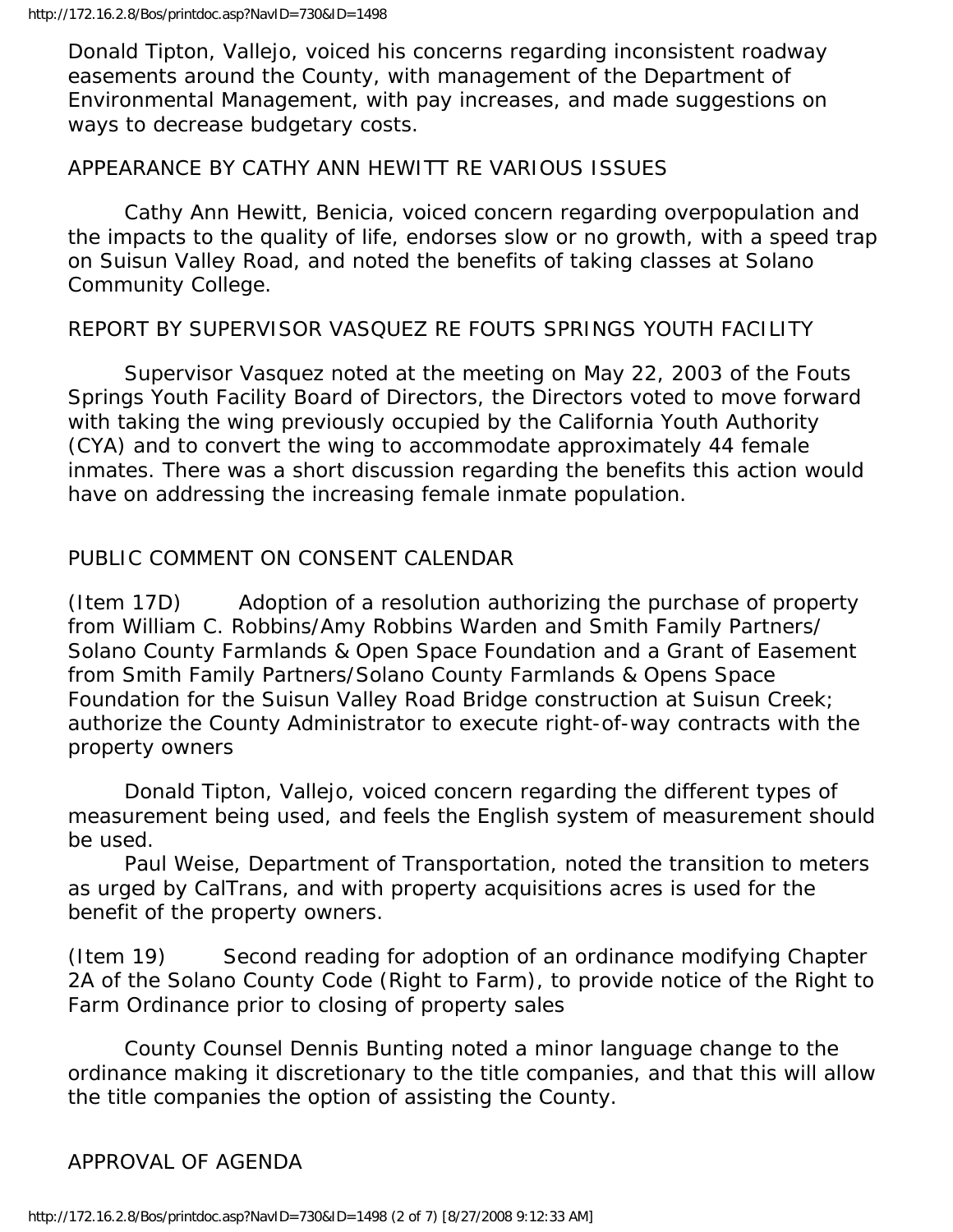On motion of Supervisor Vasquez and seconded by Supervisor Kondylis, the Board acted to approve the submitted Agenda, incorporated herein by reference. So ordered by a vote of 3-0; Chairman Kromm excused.

#### CONSENT CALENDAR

On motion of Supervisor Vasquez and seconded by Supervisor Kondylis, the Board acted to approve the following Consent Calendar items by a vote of 3-0; Chairman Kromm excused.

(Item 13) MINUTES OF THE BOARD OF SUPERVISORS MEETING OF APRIL 8, 2003 AND MAY 6, 2003; RURAL NORTH VACAVILLE WATER DISTRICT MAY 6, 2003, as outlined in the Agenda Submittal from the Clerk of the Board dated May 27, 2003, incorporated herein by reference, approved.

(Item 14) ORDINANCE NO. 1629 AMENDING DIVISION 3 OF CHAPTER 2 OF THE SOLANO COUNTY CODE RELATED TO THE OFFICES OF PUBLIC GUARDIAN, PUBLIC ADMINISTRATOR, AND HEALTH AND SOCIAL SERVICES DEPARTMENT AND DIRECTOR, adopted. (see Ordinance Book)

(Item 15) RESOLUTION NO. 2003-119 ESTABLISHING THE COUNTYWIDE APPROPRIATION LIMITS FOR FISCAL YEAR 2003-04, adopted. (see Resolution Book)

(Item 16A) RESOLUTION NO. 2003-120 AUTHORIZING THE APPLICATION FOR CONTINUATION FUNDING AND PLAN MODIFICATION UNDER THE JUVENILE JUSTICE CRIME PREVENTION ACT OF 2000, adopted. (see Resolution book)

(Item 16B) EXPENDITURE PLAN UNDER THE COMPREHENSIVE YOUTH SERVICES ACT – TEMPORARY ASSISTANCE TO NEEDY FAMILIES (TANF), as outlined in the Agenda Submittal from Probation Department dated May 27, 2003, incorporated herein by reference, approved.

(Item 16C) RESOLUTION NO. 2003-121 AUTHORIZING THE SUBMITTAL OF A SUB-GRANT APPLICATION AND THE EXECUTION OF THE SUB-GRANT AGREEMENT RELATED TO THE JUVENILE ACCOUNTABILITY INCENTIVE BLOCK GRANTS PROGRAM, adopted. (see Resolution Book)

(Item 16D) RESOLUTION NO. 2003-122 AUTHORIZING THE SUBMITTAL OF A SUB-GRANT PROPOSAL AND THE EXECUTION OF THE SUB-GRANT AGREEMENT RELATED TO THE DELINQUENCY PREVENTION & INTERVENTION PROGRAM, adopted. (see Resolution Book)

(Item 17A) RESOLUTION NO. 2003-123 CERTIFYING THE MAINTAINED MILEAGE OF SOLANO COUNTY ROADS AS OF DECEMBER 31, 2002, adopted.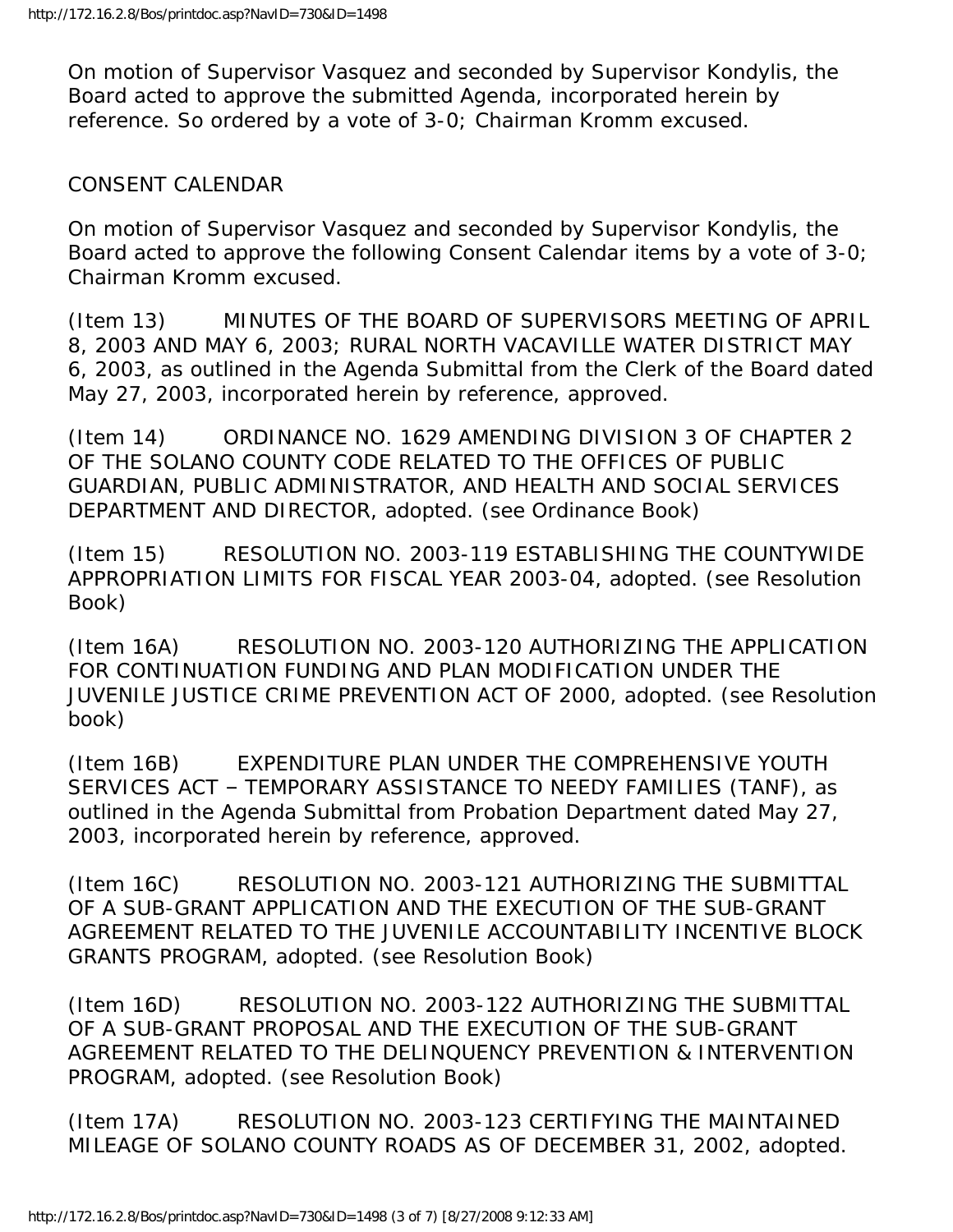(see Resolution Book)

(Item 17B) AMENDMENT TO AGREEMENT WITH CREEGAN AND D'ANGELO ENGINEERS RE PLEASANTS VALLEY ROAD REHABILITATION PROJECT, as outlined in the Agenda Submittal from Transportation Department dated May 27, 2003, incorporated herein by reference, approved and authorized County Administrator to sign said amendment on behalf of Solano County.

(Item 17C) AGREEMENT WITH YOLO-SOLANO AIR QUALITY MANAGEMENT DISTRICT FOR CLEAN AIR FUNDS RE IMPROVEMENTS TO RUNGE ROAD, TREMONT ROAD AND OLD DAVIS ROAD, as outlined in the Agenda Submittal from Transportation Department dated May 27, 2003, incorporated herein by reference, approved and authorized County Administrator to sign said amendment on behalf of Solano County.

(Item 17D) RESOLUTION NO. 2003-124 AUTHORIZING THE PURCHASE OF PROPERTY FOR ROAD AND MAINTENANCE PURPOSES FOR THE BRIDGE PROJECT ON SUISUN VALLEY ROAD AT SUISUN CREEK, adopted. (see Resolution Book)

(Item 18) RESOLUTION NO. 2003-125 TO APPROVE SUBMITTAL OF A REGIONAL GRANT LED BY THE CITY OF VACAVILLE TO THE CALIFORNIA INTEGRATED WASTE MANAGEMENT BOARD FOR HOUSEHOLD HAZARDOUS WASTE, adopted. (see Resolution Book)

(Item 19) ORDINANCE NO. 1630 AMENDING CHAPTER 2A OF THE SOLANO COUNTY CODE CONCERNING AGRICULTURAL LANDS AND OPERATIONS (PUBLIC NOTICE OF RIGHT TO FARM), adopted. (see Ordinance Book)

# **ORDERS**

(Item 21) FOLLOW-UP REVIEW AUDIT REPORT FOR CHILDREN AND FAMILIES COMMISSION, ACCEPTED

 Chief of Audits Tess Lapira, Auditor-Controller's Office, reviewed the information contained in the Agenda Submittal from her department dated May 27, 2003, incorporated herein by reference, regarding a follow-up report on the reportable findings for the Children and Families Commission.

 Supervisor Kondylis recognized Christina Linville, Executive Director of the Children and Families Commission (First 5 Solano), for clearing up issues with the management of the commission, and noted the State has now changed the commission name to First 5 Solano.

 On motion of Supervisor Kondylis and seconded by Supervisor Vasquez, the Board acted to accept the follow-up review of the Children and Families Commission audit. So ordered by a vote of 3-0; Chairman Kromm excused.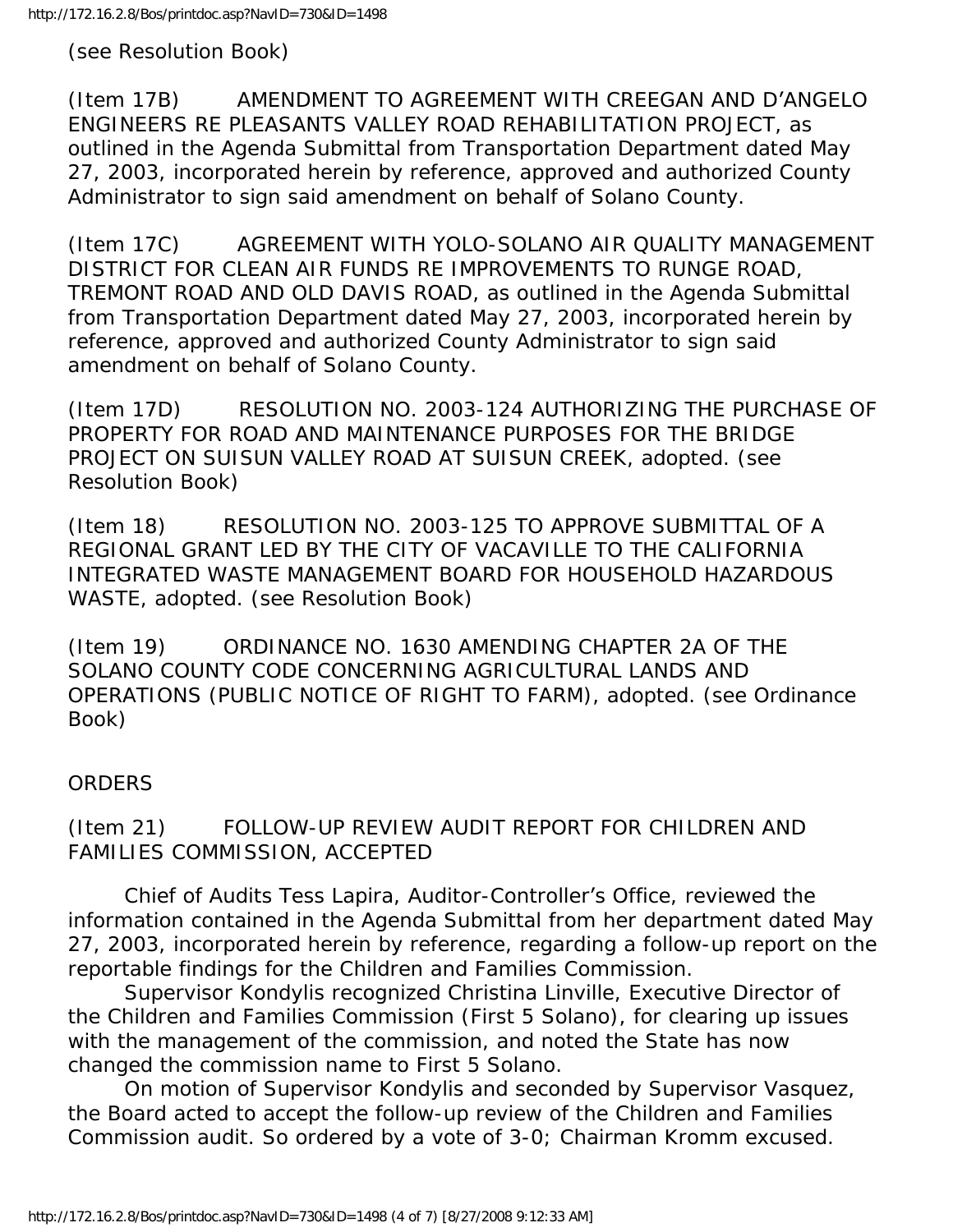(Item 22) RESOLUTION NO. 2003-126 AMENDING THE ALPHABETICAL LISTING OF CLASSES AND SALARIES (FISCAL AND CONTRACTS ADMINISTRATOR), ADOPTED

# RESOLUTION NO. 2003-127 AMENDING THE ALLOCATION LIST (CHILDREN AND FAMILIES COMMISSION), ADOPTED

 The Board was provided with an Agenda Submittal from the Children and Families Commission (First 5 Solano) dated May 27, 2003, incorporated herein by reference, regarding the addition of a Fiscal and Contracts Administrator.

 On motion of Supervisor Kondylis and seconded by Supervisor Vasquez, the Board acted to adopt Resolution No. 2003-126 Amending the Alphabetical Listing of Classes and Salaries (Fiscal and Contracts Administrator), and Resolution No. 2003-127 Amending the Allocation List (Children and Families Commission). So ordered by a vote of 3-0; Chairman Kromm excused. (see Resolution Book)

# (Item 23) 20-YEAR NORTH COUNTY FACILITIES MASTER PLAN, APPROVED

The Board was provided with an Agenda Submittal from General Services/ Architectural Services dated May 27, 2003, incorporated herein by reference, regarding the North County Facilities Master Plan.

 Assistant County Administrator Darby Hayes and gave a brief history and background of the plan. Mr. Hayes noted the plan is a living document and has sufficient flexibility to make any adjustments needed particularly in Dixon and Rio Vista.

 Responding to questions posed by Supervisor Kondylis regarding the immediate need for additional space for Health and Social Service programs in Dixon and Rio Vista, Mr. Hayes noted the decision to expand services in Dixon and Rio Vista will be determined during budget hearings and the results of the State budget cuts. Supervisor Kondylis noted how essential these programs are.

 Responding to questions posed by Vice-Chairman Silva regarding changes from the draft to the final report, Kanon Artiche, County Architect, noted the changes include that there is no firm commitment for the Brown Street, Vacaville site, clarified that the Rainbow Children's Center building was a former church, and clarifying language why the Public Defender, Transportation, and a portion of the Nut Tree Airport facilities are not included in the report

 On motion of Supervisor Vasquez and seconded by Supervisor Kondylis, the Board acted to approve the 20-Year North County Facilities Master Plan. So ordered by a vote of 3-0; Chairman Kromm excused.

# (Item 24) MITIGATED NEGATIVE DECLARATION OF ENVIRONMENTAL IMPACT RE REZONING PETITION NO. Z-01-04, ADOPTED

 ORDINANCE NO. 1631 AMENDING CHAPTER 28, SECTION 28-15 OF THE SOLANO COUNTY CODE TO REZONE 27 ACRES LOCATED AT THE NORTHEAST CORNER OF ENGLISH HILLS ROAD AND SKYHAWK LANE, FROM A-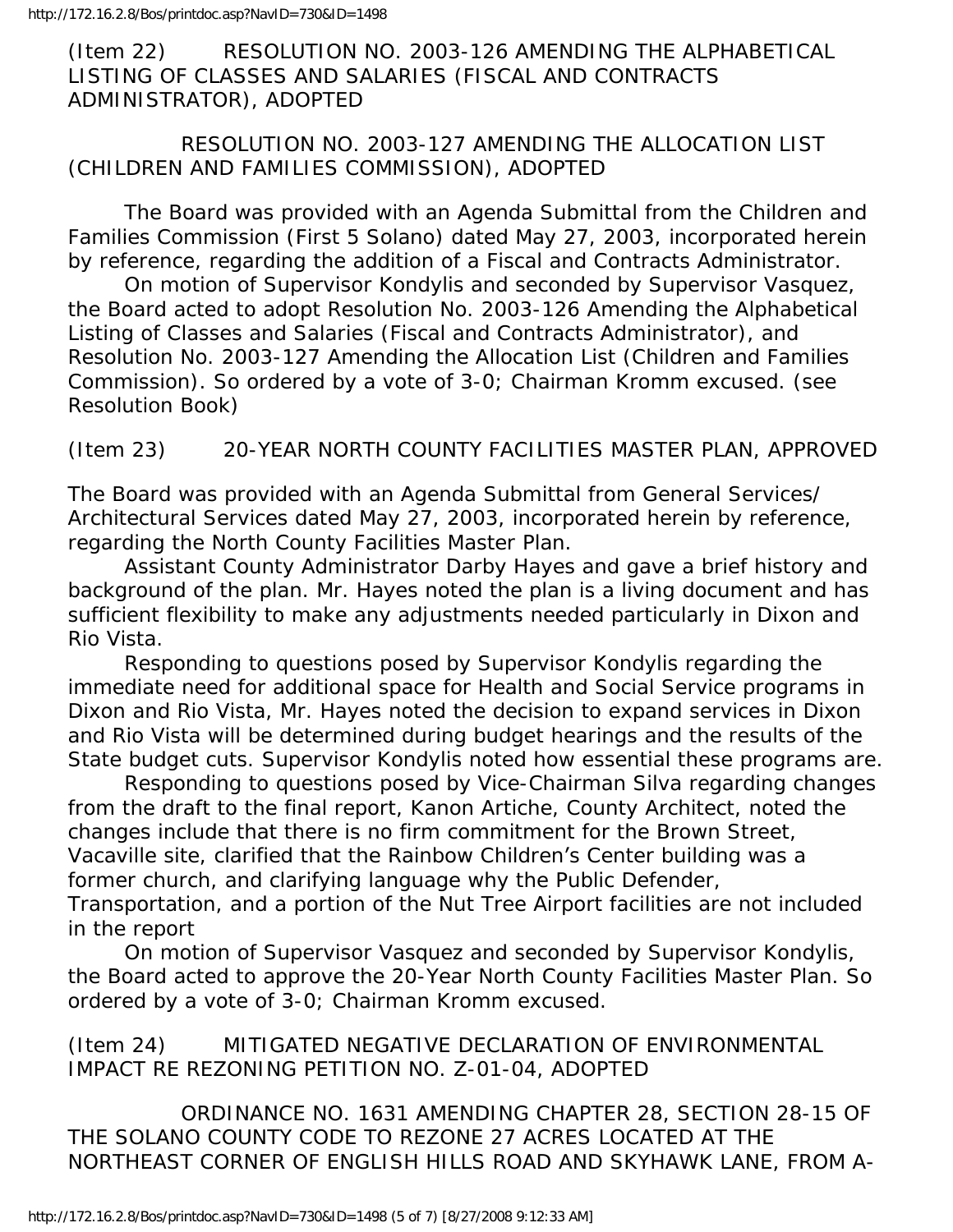# 20, EXCLUSIVE AGRICULTURE, TO RR-5, RURAL RESIDENTIAL, ADOPTED

 Scheduled on the agenda for this day was consideration of a proposed ordinance, which would rezone 27-acres in the English Hills Road and Skyhawk Lane area of Vacaville from Exclusive Agriculture (A-20) to Rural Residential (RR-5).

On motion of Supervisor Kondylis and seconded by Supervisor Vasquez, the Board directed that the proposed ordinance be read by title only. So ordered by a vote of 3-0; Chairman Kromm excused.

Vice-Chairman Silva opened the public hearing. As there was no one who wished to speak on this matter, the public hearing was closed.

On motion of Supervisor Kondylis and seconded by Supervisor Vasquez, the Board acted to approve the Mitigated Negative Declaration of environmental impact RE Rezoning Petition No. Z-01-04, and to adopt Ordinance No. 1631 amending Chapter 28, Section 28-15 of the Solano County Code to rezone 27 acres located at the northeast corner of English Hills Road and Skyhawk Lane, from A-20, Exclusive Agriculture, to RR-5, Rural Residential. So ordered by a vote of 3-0; Chairman Kromm excused. (see Ordinance Book)

(Item 25A) DEBBIE EGIDIO APPOINTED TO THE ANIMAL CARE ADVISORY **COMMISSION** 

 On motion of Supervisor Vasquez and seconded by Supervisor Kondylis, the Board acted to appoint Debbie Egidio to the Animal Care Advisory Commission for a term to expire February 5, 2006. So ordered by a vote of 3- 0; Chairman Kromm excused.

(Item 25B) DONALD BOND REAPPOINTED TO THE AREA AGENCY ON AGING

 On motion of Supervisor Vasquez and seconded by Supervisor Kondylis, the Board acted to reappoint Donald Bond to the Area Agency on Aging for a term to expire June 30, 2005. So ordered by a vote of 3-0; Chairman Kromm excused.

(Item 25C) TIOMBE MASHAMA APPOINTED TO THE MATERNAL, CHILD AND ADOLESCENT HEALTH ADVISORY BOARD

 On motion of Supervisor Vasquez and seconded by Supervisor Kondylis, the Board acted to appoint Tiombe Mashama to the Maternal, Child and Adolescent Health Advisory Board. So ordered by a vote of 3-0; Chairman Kromm excused.

ADJOURN - This meeting of the Board of Supervisors adjourned at 9:54 a.m.